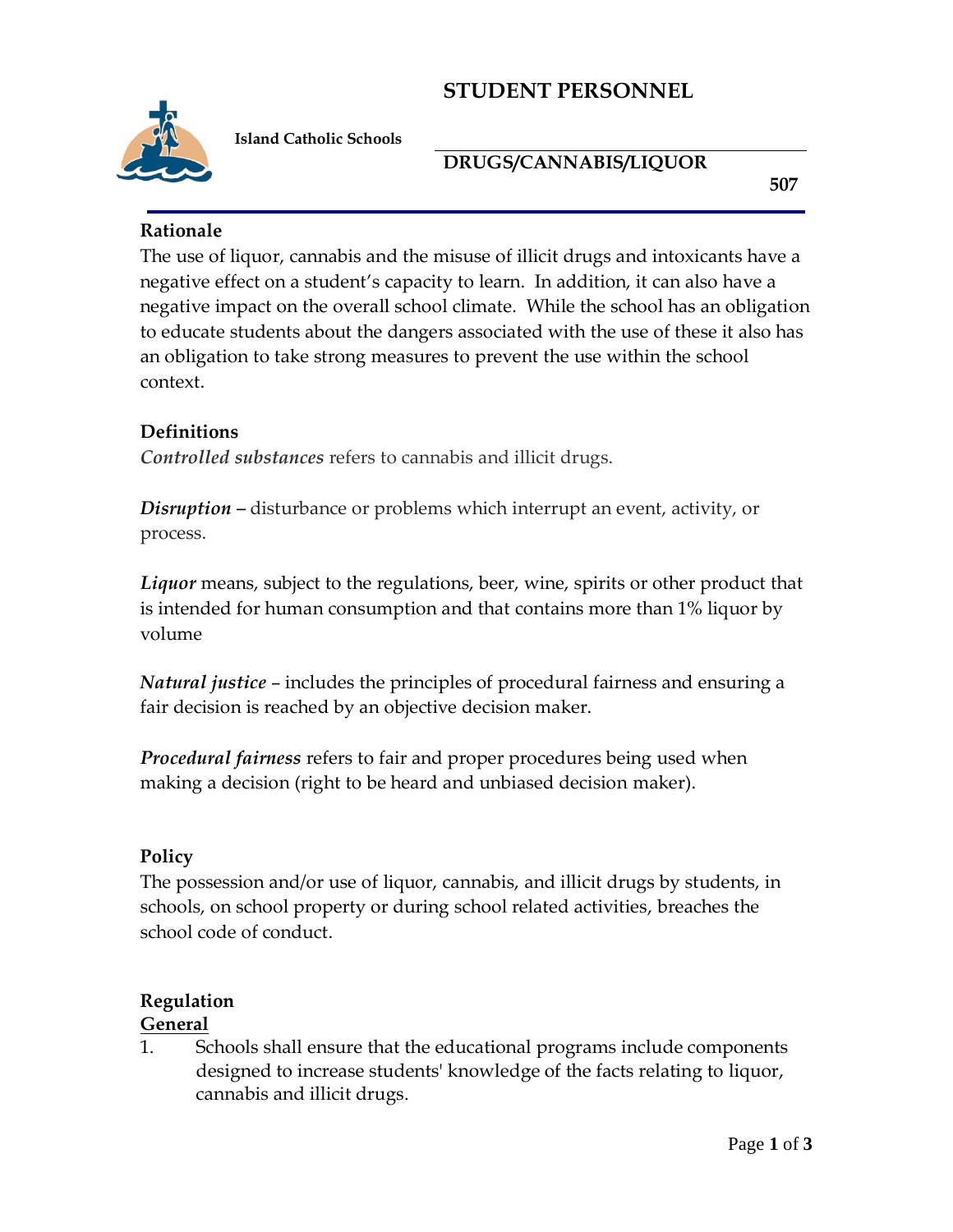# **STUDENT PERSONNEL**



 **Island Catholic Schools**

### **DRUGS/CANNABIS/LIQUOR**

**507**

- 2. All cases of possession, distribution and/or use of liquor, cannabis or illicit drugs, on school premises or at school related activities, shall result in the application of standard student suspension procedures.
- 3. School officials will co-operate with law enforcement agencies in surveillance of the distribution and/or selling of liquor and cannabis and/or trafficking of illicit drugs on school premises.

#### **Detail**

- 1. Staff members/supervisors observing students suspected of possession, distribution or use of liquor, cannabis or controlled substances shall document the findings and report the incident to the principal/designate.
- 2. School administration, after following procedural fairness, will suspend a student who is found to be using liquor, cannabis, or illicit drugs at school related activities. The Principal shall contact the parents/guardians in such cases.
- 3. Subsequent to meeting the student's immediate need (medical attention, legal guidance, parental/guardian contact), remedial assistance should be sought for the student by the family and the school counsellor. The following agencies should be considered for help:
	- Alcoholics Anonymous
	- Narcotics Anonymous.
- 4. For persons found to be distributing controlled substances (illicit drugs and cannabis) and/or liquor, the following applies:
	- 4.1 The position of the Board of Directors is that the distribution of controlled drugs and/or liquor is a criminal offence and that all personnel in a school are expected to act as citizens who support the law. Therefore, there should be no hesitation by administrators to inform the police about a student caught, or suspected of being a distributor of controlled substances and/or liquor.
	- 4.2 A student found to be distributing controlled substances and/or liquor on school premises, or at school related functions, shall be reported to police and suspended indefinitely following a thorough investigation by school authorities. Part of the investigation should